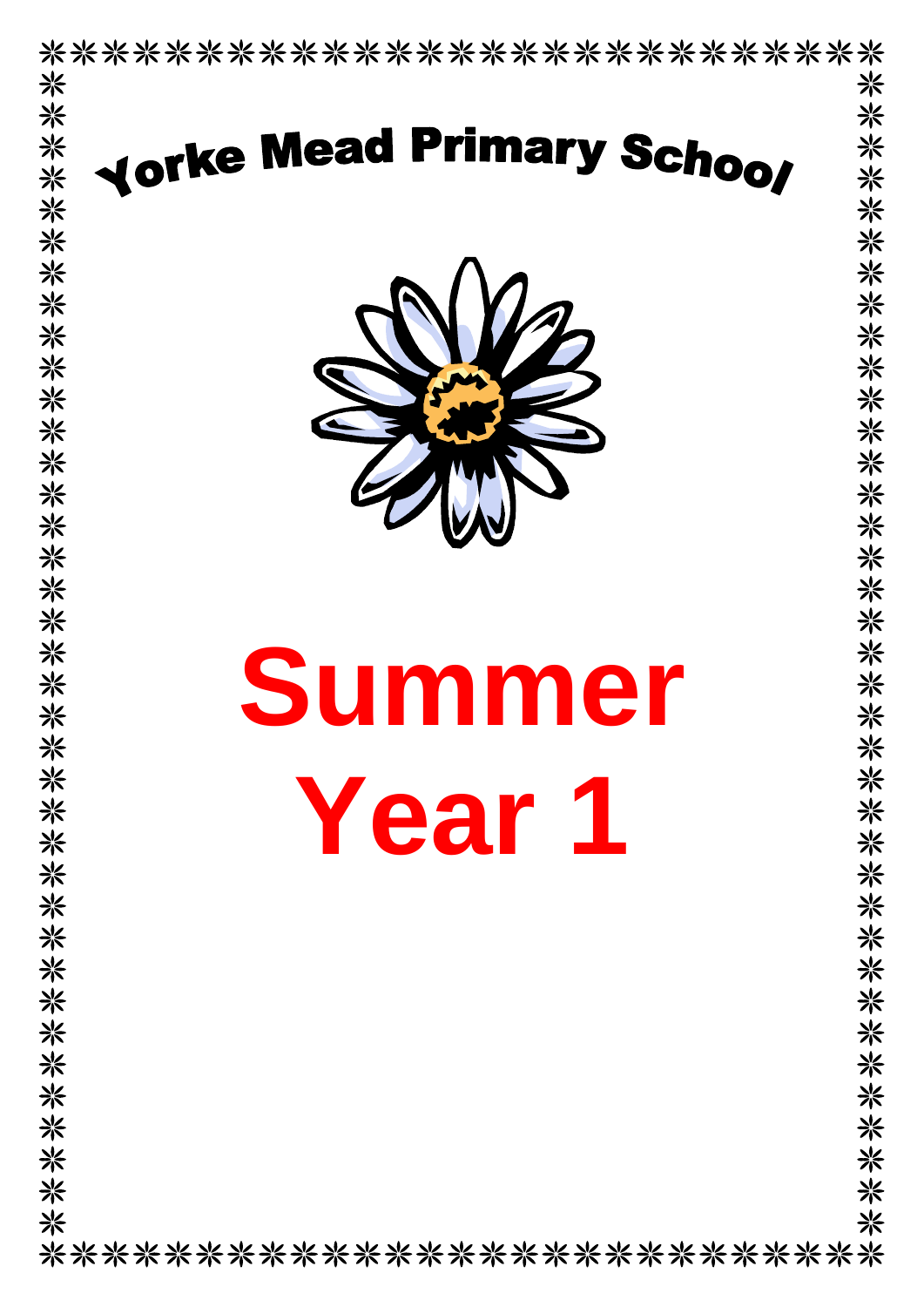## **My Day at School**

When I come into the classroom, I will organise myself. Each morning I will take out of my book bag my reading record and reading book, any letters for my teacher and any homework I need to hand in.

We will begin the day with busy fingers and then will usually do our guided reading, phonics and maths in the morning. Our English and our topic work including art, history, music, geography etc. activities will usually happen in the afternoon. We do try to link our work together so where we can we link subjects to our topic.

We have a playtime in the morning and during the afternoon. This helps us towards the daily recommended one hour a day exercise all children should have. We also take part in the daily mile each day. We all run for ten minutes together at a pace that suits us then add up how many miles we have run as a class.

At the end of the day, I will put my reading book and any letters back into my book bag so please remember to check it each night.

#### **What will I learn?**

This year we will do the following topics:

|               | 1 <sup>st</sup> Half | 2 <sup>nd</sup> Half |
|---------------|----------------------|----------------------|
| <b>AUTUMN</b> | Ourselves            | Festivals of light   |
| <b>SPRING</b> | Toys                 | India                |
| <b>SUMMER</b> | <b>Minibeasts</b>    | <b>Superheroes</b>   |

This year we will have two theme days where we will spend a day taking part in a range of different activities based on our theme to enhance our learning. We invite the children to dress up for these days if they wish. There will be an India day (children can dress in the colours of the Indian flag, as an animal from India, in traditional Indian dress) in the Spring Term and a superhero day in Summer Term 2 (children will be invited to dress as a real life or fantasy superhero). We will send out more information about these days closer to the time.

#### **Home Learning**

I will have a short home learning activity, which I will bring home on Friday and will need to hand in by Wednesday. Each week I will have spellings to learn and a piece of either English, maths, topic or phonics work to complete. I should also regularly practise counting in my 2s, 5s and 10s at home.

#### **Reading**

I will read to an adult in school regularly, but this will often not be my home reading book. My reading book will be checked, and my book changed on a Monday, Wednesday and Friday. Books will only be changed if they have been read at home and this has been recorded in the reading diary. It is important that my reading diary is always signed with a comment to help my teacher know how I am getting on with the book. As I go through Year 1 my books will get longer and I may just read a few pages and talk about these each day but please still record in the diary how much has been read.

On a Monday my teaching assistant will put a stamp in my reading diary if I have had my book signed at least 4 times the previous week. Once I have 10 stamps, I will receive my bronze reading award, 20 stamps the silver reading award and 30 the gold reading award.